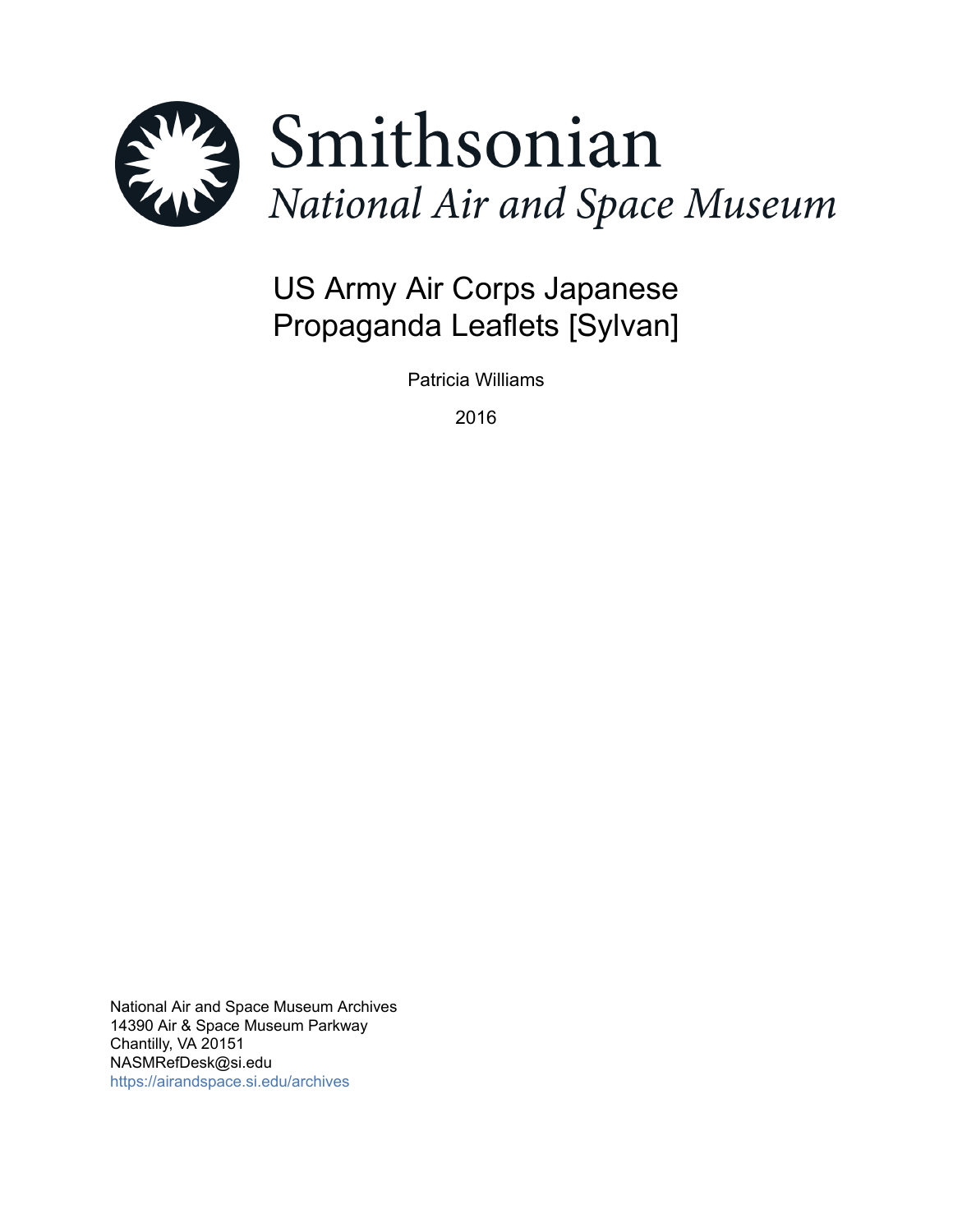## **Table of Contents**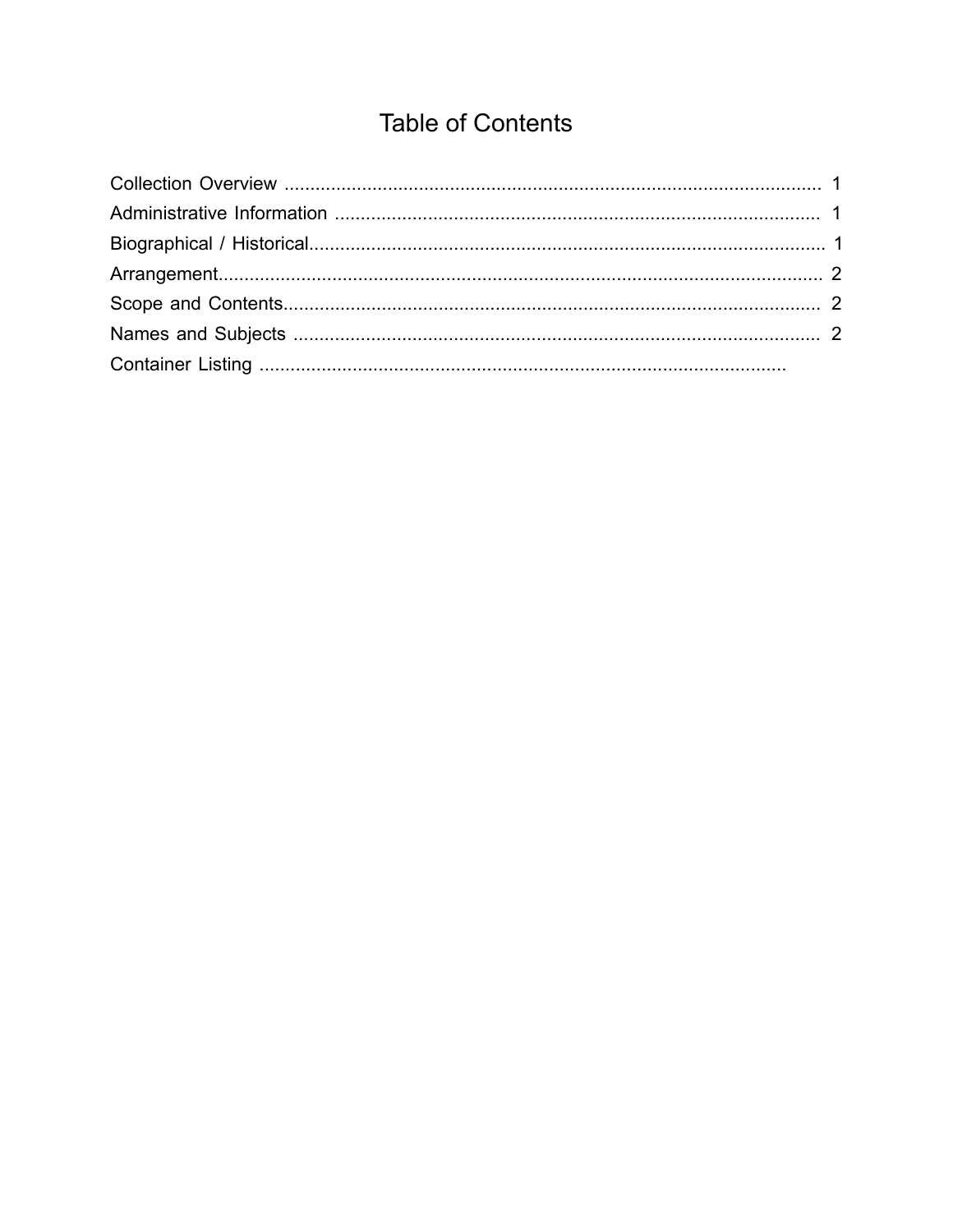### <span id="page-2-0"></span>**Collection Overview**

| <b>Repository:</b>                | National Air and Space Museum Archives                                                                                                                                                                                                                                                                                                                                           |
|-----------------------------------|----------------------------------------------------------------------------------------------------------------------------------------------------------------------------------------------------------------------------------------------------------------------------------------------------------------------------------------------------------------------------------|
| Title:                            | US Army Air Corps Japanese Propaganda Leaflets [Sylvan]                                                                                                                                                                                                                                                                                                                          |
| Date:                             | 1945                                                                                                                                                                                                                                                                                                                                                                             |
| Identifier:                       | NASM.2016.0018                                                                                                                                                                                                                                                                                                                                                                   |
| Creator:                          | United States. Office of War Information                                                                                                                                                                                                                                                                                                                                         |
| Extent:                           | 0.05 Cubic feet (1 folder)                                                                                                                                                                                                                                                                                                                                                       |
| Language:                         | Japanese.                                                                                                                                                                                                                                                                                                                                                                        |
| Summary:                          | Before the atomic bombing missions of Hiroshima and Nagasaki,<br>Japan, leaflets bearing illustrations and Japanese characters were<br>dropped from the air by the US Army Air Corps to warn the Japanese<br>populace. This collection consists of three bombing leaflets as well as<br>a snapshot of Seymour Sylvan with his crew in front of his Boeing B-29<br>Superfortress. |
| <b>Digital</b><br><b>Content:</b> | Image(s): US Army Air Corps Japanese Propaganda Leaflets [Sylvan]                                                                                                                                                                                                                                                                                                                |

## <span id="page-2-1"></span>**Administrative Information**

Acquisition Information

Lenore Sylvan, Gift, 2016, NASM.2016.0018

#### Processing Information

Arranged and described by Patricia Williams, 2016. Encoded by Jessamyn Lloyd, 2022.

#### Preferred Citation

US Army Air Corps Japanese Propaganda Leaflets [Sylvan], NASM.2016.0018, National Air and Space Museum, Smithsonian Institution.

#### **Restrictions**

No restrictions on access.

#### Conditions Governing Use

Material is subject to Smithsonian Terms of Use. Should you wish to use NASM material in any medium, please submit an Application for Permission to Reproduce NASM Material, available at [Permissions Requests](http://airandspace.si.edu/permissions)

## <span id="page-2-2"></span>**Biographical / Historical**

Before the atomic bombing missions of Hiroshima and Nagasaki, Japan, leaflets bearing illustrations and Japanese characters were dropped from the air by the US Army Air Corps to warn the Japanese populace.